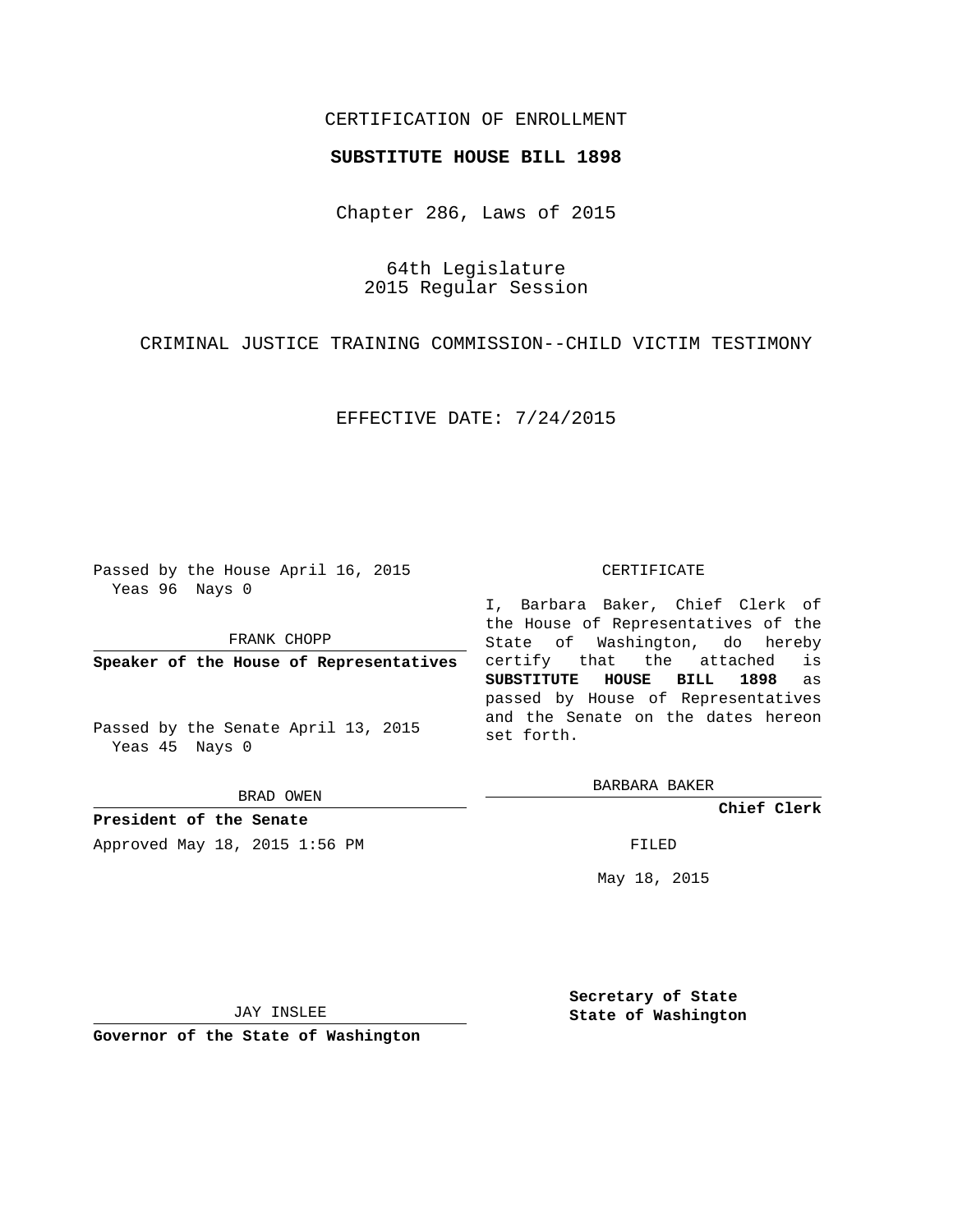## **SUBSTITUTE HOUSE BILL 1898**

AS AMENDED BY THE SENATE

Passed Legislature - 2015 Regular Session

# **State of Washington 64th Legislature 2015 Regular Session**

**By** House Judiciary (originally sponsored by Representatives Ortiz-Self, Johnson, Walkinshaw, Muri, Robinson, Pettigrew, Lytton, and Kilduff)

READ FIRST TIME 02/20/15.

 AN ACT Relating to protection of child victims; amending RCW 43.101.270; adding a new section to chapter 43.101 RCW; and creating 3 a new section.

BE IT ENACTED BY THE LEGISLATURE OF THE STATE OF WASHINGTON:

 NEW SECTION. **Sec. 1.** (1) The legislature finds that RCW 9A.44.150, which allows testimony of child victims by closed-circuit television in certain cases, helps protect certain child witnesses. During the prosecution of many child abuse cases, child victims may suffer serious emotional and mental trauma from exposure to the abuser. Some of these child victims are unable to testify at all in the presence of the abuser. For these reasons, the legislature found it a compelling state interest to allow for remote testimony in certain cases to enhance the truth-seeking process and to shield child victims from trauma.

 (2) The legislature further finds that while there is a possibility for certain child victims to testify remotely in some cases, this procedure is rarely used. The legislature intends to raise awareness regarding this procedure by including it in training materials for investigating and prosecuting sexual assault cases.